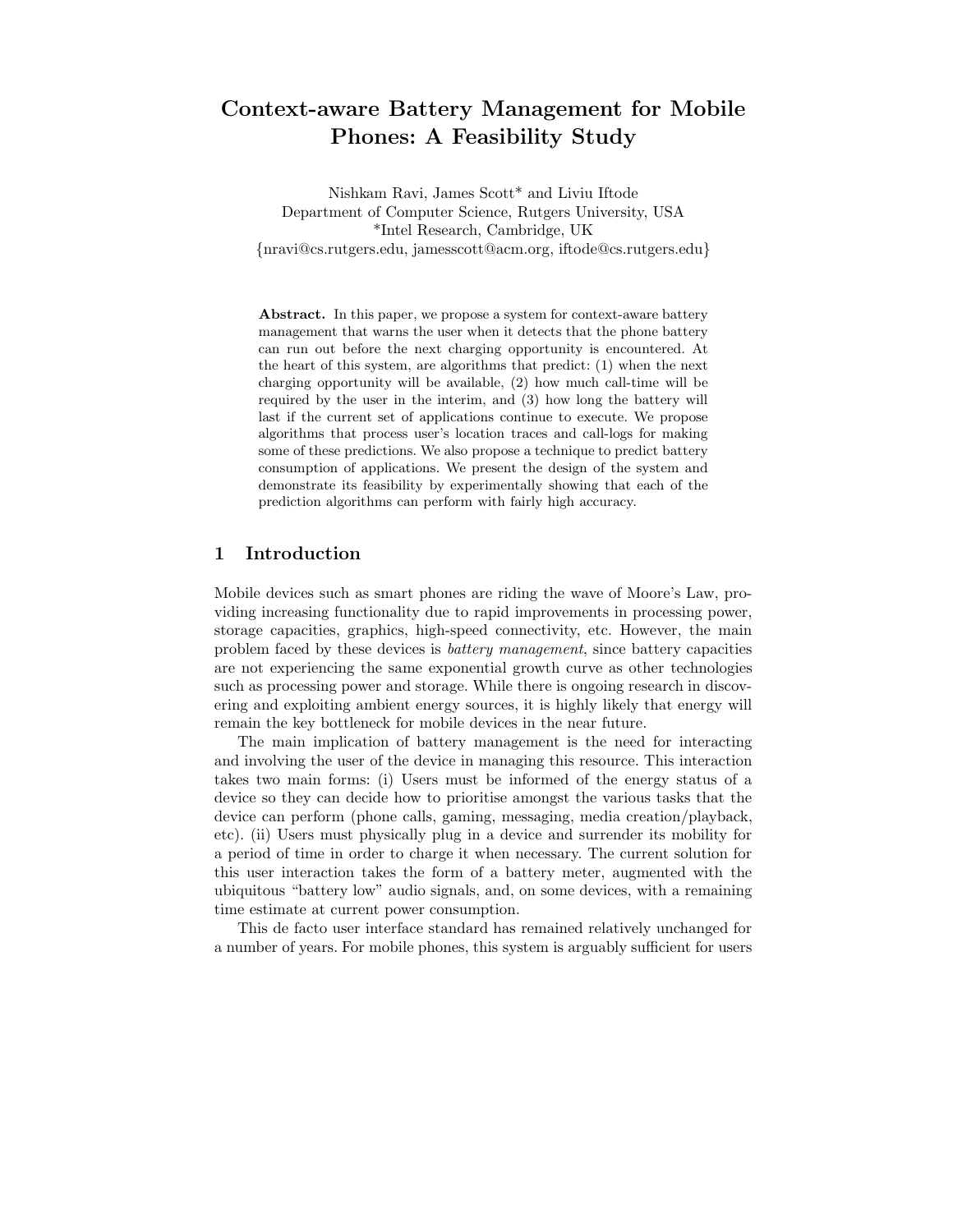to get into habits of charging their devices at suitable periods, as they know their call patterns, and the devices have been optimised for low-power standby modes. For laptops, these devices are relatively rarely used in situations where power is unavailable, and, unlike with phones, users are accustomed to bringing the power adaptor with them.

However, a number of factors have conspired to change this comfortable status quo. Firstly, convergence is leading to more multi-functional computing devices with the always-on expectation of phones. Secondly, WLAN interfaces such as Bluetooth and 802.11 have become ubiquitous, and during data transfer (though not during idle) they are relatively hungry consumers of energy. Thirdly, pervasive computing applications have provided reasons for mobile devices to be executing always-on background applications which use sensing, computation and communication and, therefore, break the low standby-mode power profile that users have become accustomed to. The time has come to revisit the issue of battery management for mobile end-user devices.

The key observation that we make is that a simple "battery remaining" or even "time remaining" does not enable the user to make the right decisions as to the spend of the energy budget and the request for recharging. We illustrate this with a few anecdotes. Note that the use of "smart phone" in these anecdotes can be taken to mean "converged mobile device" and they are not necessarily phone-specific.

BING BING! Alice's smart phone's alarm clock goes off. As she turns off the alarm, she notices that her smart phone is only 15% charged, annoying, since the charger was right by her bed but she forgot to plug it in when she went to sleep. Never mind, she has another charger at work. On the way in, she uses her phone's traffic-aware navigation application, connected to a Bluetooth GPS unit, allowing her to drive the most optimal route based on real-time traffic information. Her battery falls to 10%, a static threshold where her phone automatically turns off Bluetooth, causing her navigation software to silently fail to reroute her off the highway, leading her straight into a traffic jam.

There are two take-away messages here. The first is that the phone should have reminded Alice to charge it when she went to sleep, as the "cost" of losing mobility while charging would have been zero in that period. Sometimes, it does not make sense to maximise perceived battery life by waiting until the battery is low.

Nonetheless, Alice's phone actually still has plenty of energy, since she is just 20 minutes away from another charging opportunity. The heuristic that a low absolute battery level means scarce energy, causing Bluetooth to be turned off, is plainly incorrect in this situation. Ironically, this static threshold (common in current devices) may cause her device to run out of battery, as she may be sitting in that jam for some time.

Bob's phone is at 80% charge, normally enough for 3 days. As he is getting ready for a 5000-mile flight, he decides to try out his phone's music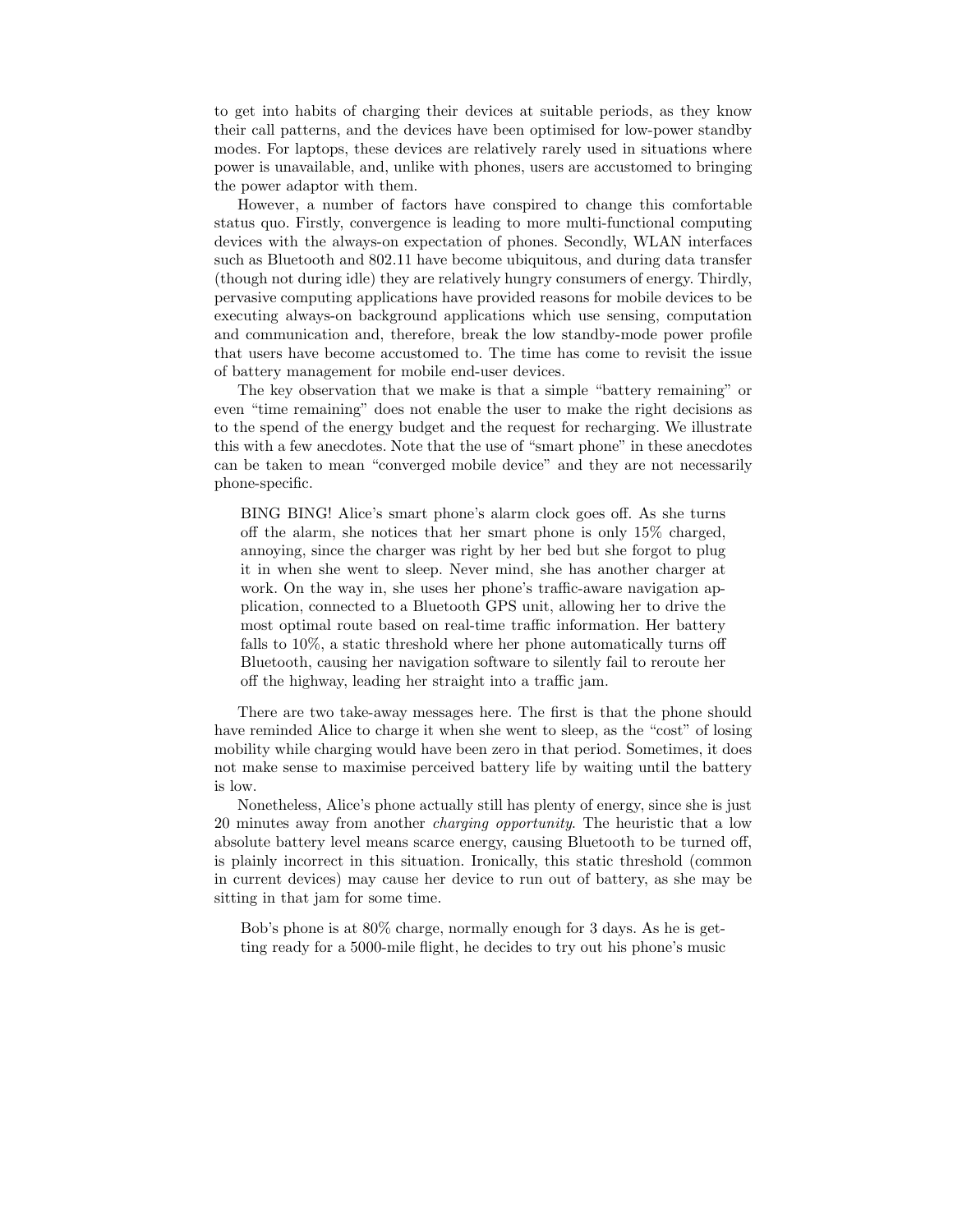player and loads some songs onto it. However, by the time he boards the plane, his phone is already down to 50% battery level, due to his music listening and due to background services such as his home automation application, polling unfamiliar Bluetooth devices in the airport. Three hours into the flight, still listening to his music, his phone beeps to say it is at 10% charge and he turns it off, but nonetheless his battery is so low that it dies when he tries to rendezvous with his friend on landing. Consequently, he spends a frustrated half hour searching for a payphone and for a shop where he can get change.

The opposite happens here. 100% charge does not necessarily mean plentiful energy; the next charging opportunity may be many hours or days away. The background application, and even the foreground but non-crucial music application, have been allowed to drain the phone's battery to the point where the crucial application of telephony is unavailable at the time it is required. No warning that this would happen has been given until it was too late. The spectre of this scenario may cause many people to NOT make full use of the broad capabilities of smart phones, since they do not trust that applications they may download and run will not drain the battery in this way.

In this paper we propose a new context-aware battery management architecture for mobile devices (henceforth CABMAN), based on three principles:

- The availability of crucial applications to users should not be compromised by non-crucial applications.
- The opportunities for charging should be predicted to allow devices to determine if they have scarce or plentiful energy, instead of using absolute battery level as the guide
- Context, such as location information, can be used to predict charging opportunities

To achieve these goals, we propose three "prediction" algorithms that predict: the next charging opportunity, the call time requirements of the user over a period of time (assuming that telephony is the most critical application), and the "discharge speedup factor" of the set of non-crucial applications running.

We present CABMAN's system design (Section 3) followed by an evaluation of the system using real devices and real traces of human mobile phone activity (Section 4), followed by related work (Section 5) and conclusions (Section 6).

# 2 Problem Definition

The key role of our battery manager is to be able to answer the query: Will the phone battery last until the next charging opportunity is encountered? In order to answer this query without involving the user, the battery manager should be able to answer the following three questions (1) when the next opportunity for recharging the battery will be available and hence what is the total battery lifetime available to the user? (2) what fraction of this battery lifetime will be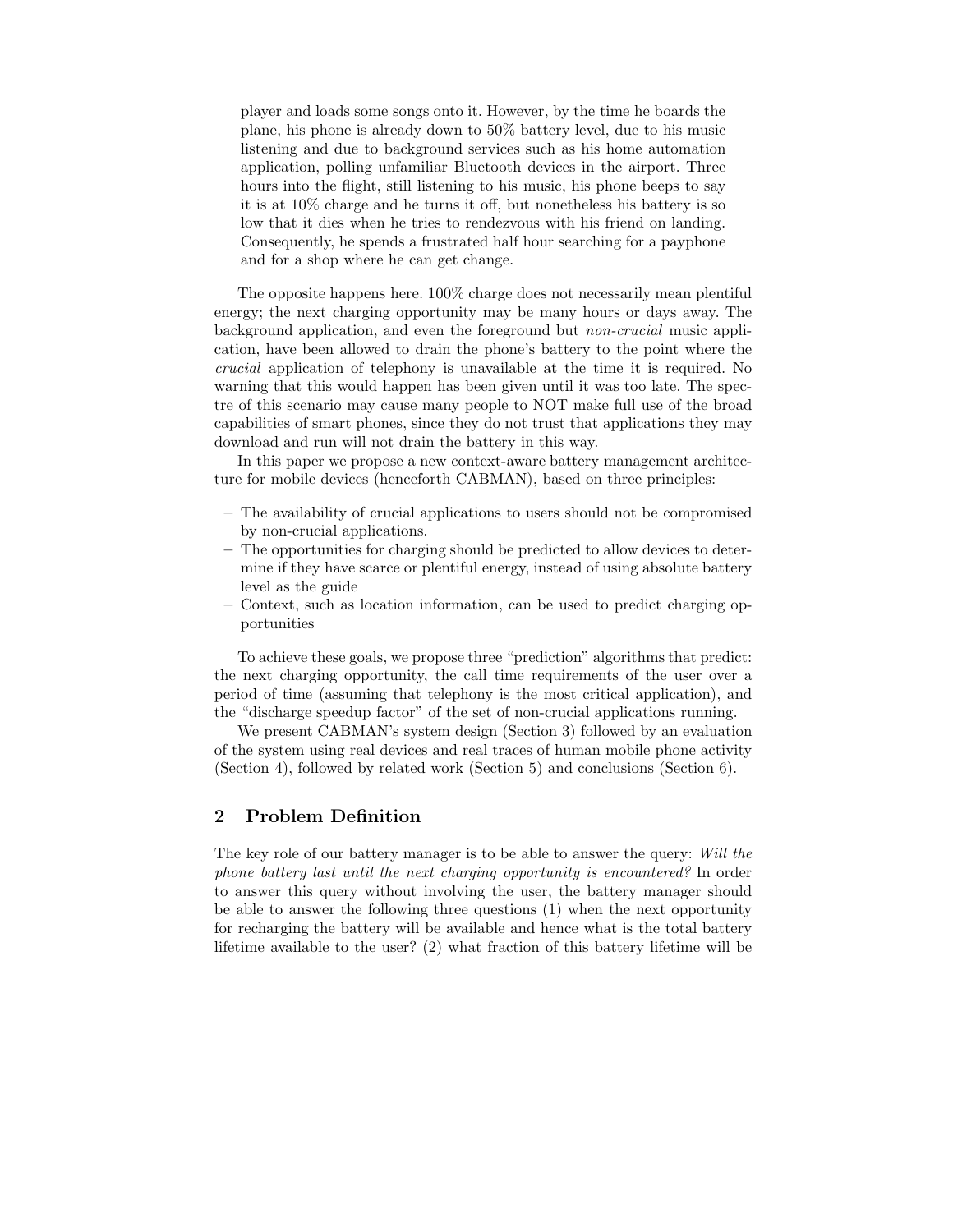total battery lifetime available before next charging opportunity



Fig. 1. Battery lifetime model

consumed by critical applications such as telephony? and (3) what fraction of this battery lifetime can be left for use by non-critical applications? This battery lifetime model is captured in Figure 1. For the purpose of this paper, we assume that telephony (i.e making and receiving calls) is the critical application and the daemon applications running on the phone are non-critical.

We identify three subproblems: (1) prediction of the next charging-opportunity, (2) prediction of the calltime that might be required by the user in the interim, and (3) prediction of how long the battery will last if the current set of applications continue to execute on the device. With this knowledge, the battery manager will be able determine if the user will run out of battery sooner than they should, and ask them to terminate one or more applications or look for a charging opportunity. In order to solve these three subproblems, we need a system that can monitor user context and sense battery level of the device; a set of algorithms for making predictions and a central component for assimilating the information together and warning the user appropriately. In the following section, we present the design of such a system along with the set of prediction algorithms.

# 3 CABMAN System Design

CABMAN consists of eight components (Figure 2) divided into three categories: system-specific monitors, predictors, and the viceroy/UI, which we now discuss in turn, paying particular focus to the three prediction algorithms (for charging opportunities, call time needs, and battery lifetime), and how they are accomplished. These algorithms are evaluated in Section 4.

### 3.1 System-specific Components

In order to perform context-aware battery management, we need to detect various data from the device's operating system, including battery status, list of processes running on the device, the calls made on the device (under the assumption that this will be regarded as a "crucial" application), and finally, some context information to allow us to predict the next charging opportunity. The Process monitor is responsible for keeping track of the processes running on the device and informing the viceroy whenever a new process is detected. Battery monitor probes the battery periodically and enquires about remaining charge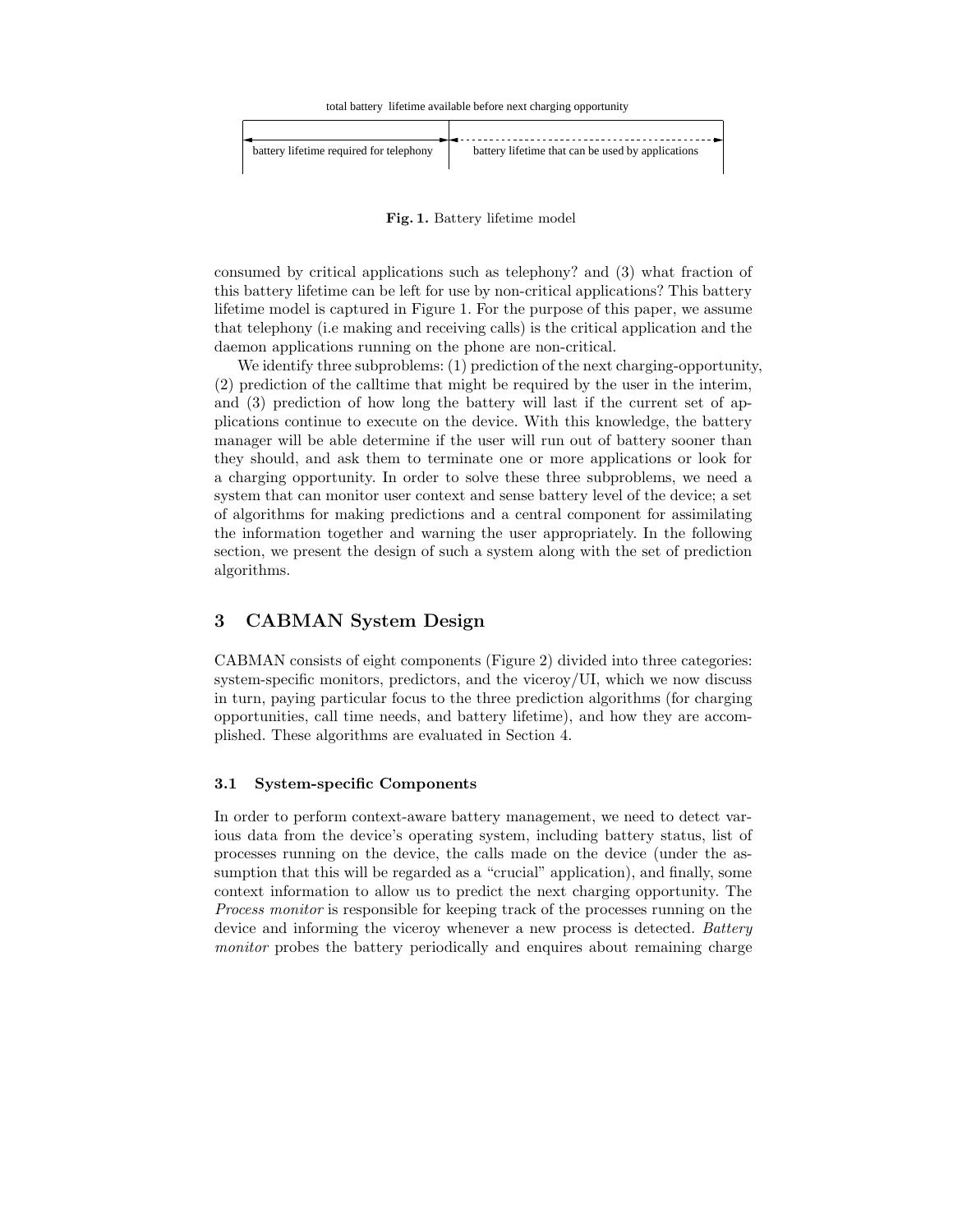

Fig. 2. CABMAN system architecture

and voltage level. Context Monitor is responsible for sensing and storing context information (such as location) on the phone. Call Monitor logs communication (incoming/outgoing calls, incoming/outgoing SMSs).

The purpose of separating out system-specific functionality is to make clear the requirements that CABMAN has from the underlying operating system, and thus facilitate porting of CABMAN to the multiple platforms used for mobile phones (e.g. Symbian, Linux, Windows Mobile).

### 3.2 Charging Opportunity Predictor

The crux of CABMAN is that a phone should determine if a charging opportunity is near enough for the battery to "last" until then (by which we mean maintaining the ability to execute the crucial application). If this is true, then CABMAN should not inconvenience the user with unnecessary warnings or actions such as going into low-power modes with reduced functionality. If this is false, then even if the phone battery is relatively full, CABMAN should warn the user that they risk a dead battery.

Since a growing number of mobile phones can sense their location, either through GPS or beacon-based techniques such as Place Lab [10], we have chosen to focus on location sensing as a way of inferring charging opportunity in this preliminary feasibility study. The disadvantage of using only location information in inferring charging opportunity, is that it does not accomodate for mobile chargers (such as those in cars). Additional context information, such as time-of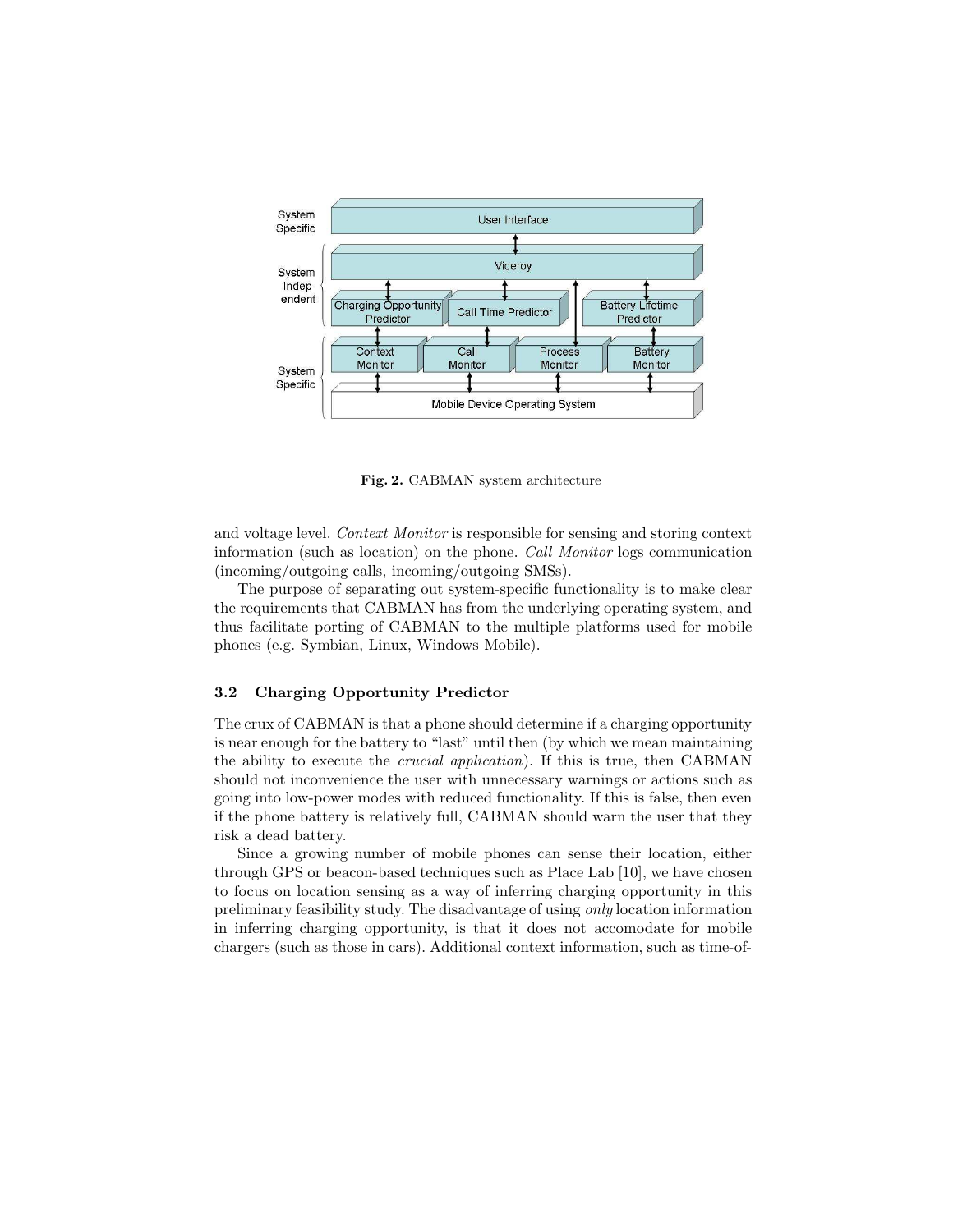day, speed, presence of other wireless devices, and charge-logs can help alleviate this problem. In this preliminary study, we only evaluate with respect to static charging opportunities.

Cell-based charging opportunity prediction algorithm Many phones are capable of detecting the id of the current cell that the phone is connected to. We therefore propose an algorithm that makes use of this data. If richer location information were available, either based on more cells, detection of other beacon types (WiFi APs, etc), or direct positioning information (GPS, A-GPS, etc), that could be used instead, however fewer phones currently have such capabilities. The basis of this algorithm is that certain cells (e.g. those at home or perhaps the workplace) are marked as being charging opportunities, and the time until the user is expected to reach those cells is used as the prediction. The choice of which cells are marked is easily accomplished using the battery monitor to determine when charging occurs and marking the cells in which this normally occurs. User feedback can also be implicitly integrated — when the phone asks for more charge, if the user often "refuses" by not charging the phone, then the cell can be unmarked.

The prediction of when marked cells will be reached is accomplished by pattern-matching the current pattern of cell movements against a larger historical set of cell movement patterns. We represent the current pattern by using a number of samples being the current and most recent cell ids to which the phone has been associated. For the historical set we use a rolling history of a number of days of cell movement patterns. The appropriate choice of sample and history sizes are the subject of experimentation in Section 4.

Intuitively, the algorithm proceeds as follows. If the current samples are, say, ABC, then a search is made through the history of all traces that contain the sequence  $ABC$  (say  $DEABCFG)$ , and for each of the resulting traces, the time will be determined between the time of entry of the current cell and the time of entry of the next charging-capable cell. These times are then averaged to provide a prediction of the current time-until-charging-opportunity.

Formally, let a location trace tr be denoted as a sequence of tuples:  $(l,t,c)$ , where  $l$  denotes location,  $t$  denotes the time when the user entered that location and c is either 1 or 0 depending on whether or not the user can charge the phone at that location. Let the  $j^{th}$  location trace  $tr_j$  be denoted by  $(l^j, t^j, c^j)$  let the  $i^{th}$  tuple in this trace be denoted by  $(l_i^j, t_i^j, c_i^j)$  and let the last tuple in this trace be denoted by  $(l_{last}^j, t_{last}^j, c_{last}^j)$ . For a given location trace  $(l^j, t^j, c^j)$ , let  $t_{charge}^j$ denote the time when the user enters the next charging-location. A location trace  $tr_j$  is said to be *contained* in another location trace  $tr_k$  if  $\exists i(l_0^j = l_i^k, l_1^j =$  $l_{i+1}^k, ..., l_{last}^j = l_{i+last}^k$ ). Given a location trace  $(l^{today}, t^{today}, c^{today})$ , the time interval before the next charging opportunity becomes available is estimated as  $(\sum_j (t_{charge}^j - t_k^j))/N|(contained(today, j), l_k^j = l_{last}^{today})$ , where contained(today, j) implies that  $tr_{today}$  is *contained* in  $tr_j$ , and N is the total number of traces for which *contained*( $today, j$ ) is true.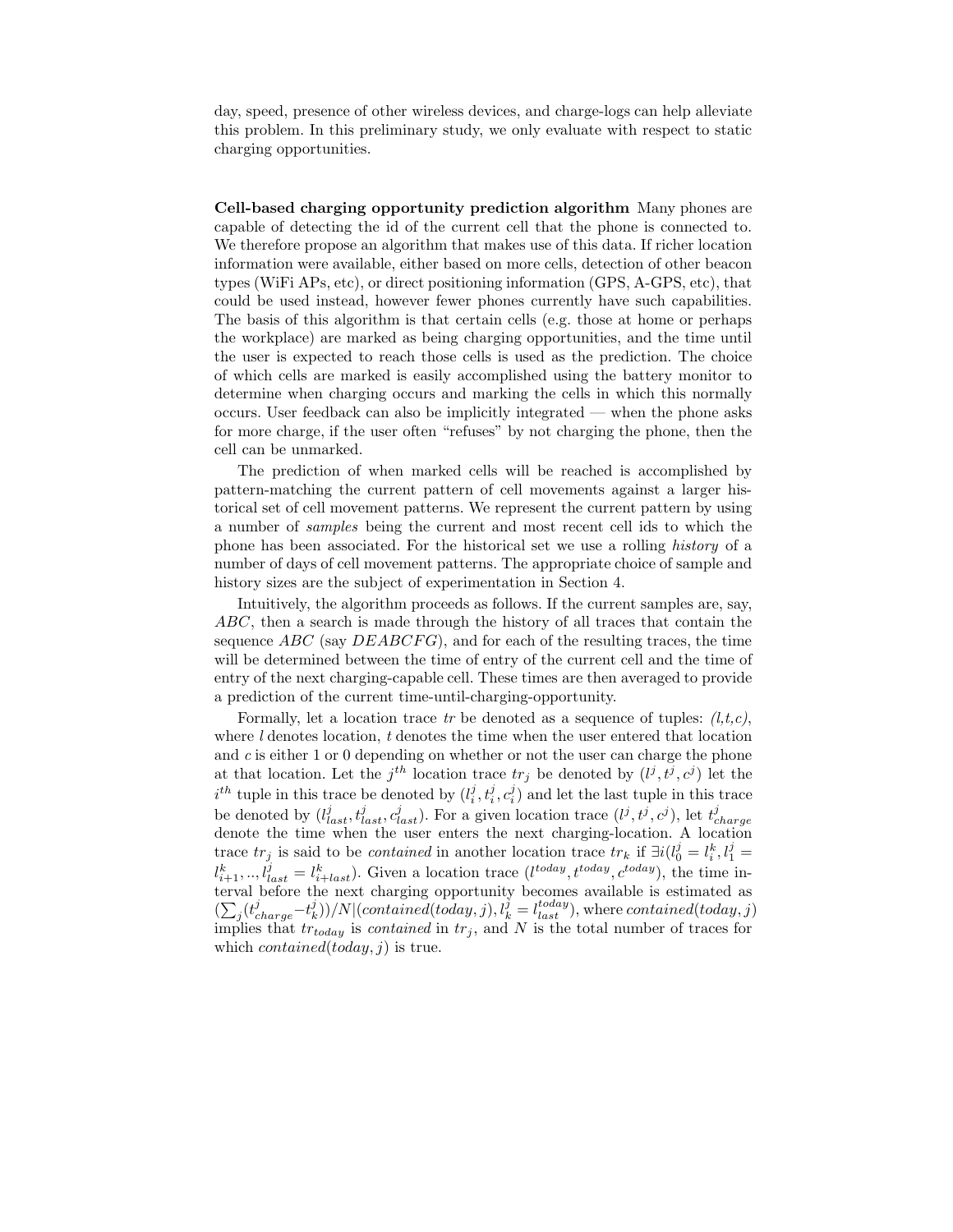This statement of the algorithm hides a complicating issue: A hardly moving or stationary phone still changes cell ids, causing the sample patterns to be repetitive strings. We handle this using an automated detection algorithm which finds pairs of cell ids for which repetitive and relatively high-frequency (minutes not many-hours) back-and-forth changes are observed. These cell ids are then coalesced into a virtual cell id representing both cells. This procedure is iteratively run so that multiple cells can be coalesced into a single virtual id. This procedure is similar to those employed by beacon-based place detection [5] where many cells can be marked as corresponding to a single "place."

### 3.3 Call Time Predictor

We regard telephony as the "crucial application" for mobile phones, in that users always want to be able to use this application (e.g. for emergency calls or rendezvous with friends). The "non-crucial applications" should not be allowed to drain the battery to the stage where the user is deprived of telephony service. Other applications may be deemed "crucial" (e.g. the navigation application used in our first motivating example), however for this paper we focus on telephony as the most compelling example.

To protect the availability of telephony, we need to predict the call time needs of the user. There are a number of options in order to achieve this. A simple method would be to ask the user could set a minimum call time level which they always like to maintain. However, this is not dynamic, so a user must continually ensure this setting is up-to-date. A more complex but dynamic method, which does not require user input, is to use past calling behaviour to find the average number of minutes of call time that the user needs during each hour of the day, and to use this to get an upper bound on the total call time required within a given time interval. This can be enhanced by viewing weekdays and weekend days separately since call behaviour is likely to differ in that time.

Formally, let a call-trace *calltr* be denoted as a sequence of tuples:  $(h,t)$  where  $h$  denotes the hour of theday and  $t$  denotes the calltime used in that hour. Let the  $j^{th}$  calltrace calltr<sub>j</sub> be denoted by  $(h^j, t^j)$ , let the i<sup>th</sup> tuple in this trace be denoted by  $(h_i^j, t_i^j)$ . The calltime to be used in a given hour  $h_k$  is estimated as  $(\sum_j t_k^j)/N$ , where calltr<sub>j</sub> is a past call-trace, and N is the total number of past call-traces selected (e.g over the last three months). This algorithm is tested in the evaluation section and shown to work well.

A third call time predictor is to use a hybrid of the two listed above (or others) to achieve a conservative prediction. For instance, we could use the policy "keep twice my average call time available, and a minimum of 10 minutes for emergencies in addition to the predicted call time". The correct choice of policy depends on user preferance such as the user's perceived annoyance at being unable to make a call versus their perceived annoyance at having to charge their phone more often (which is the tradeoff being contemplated).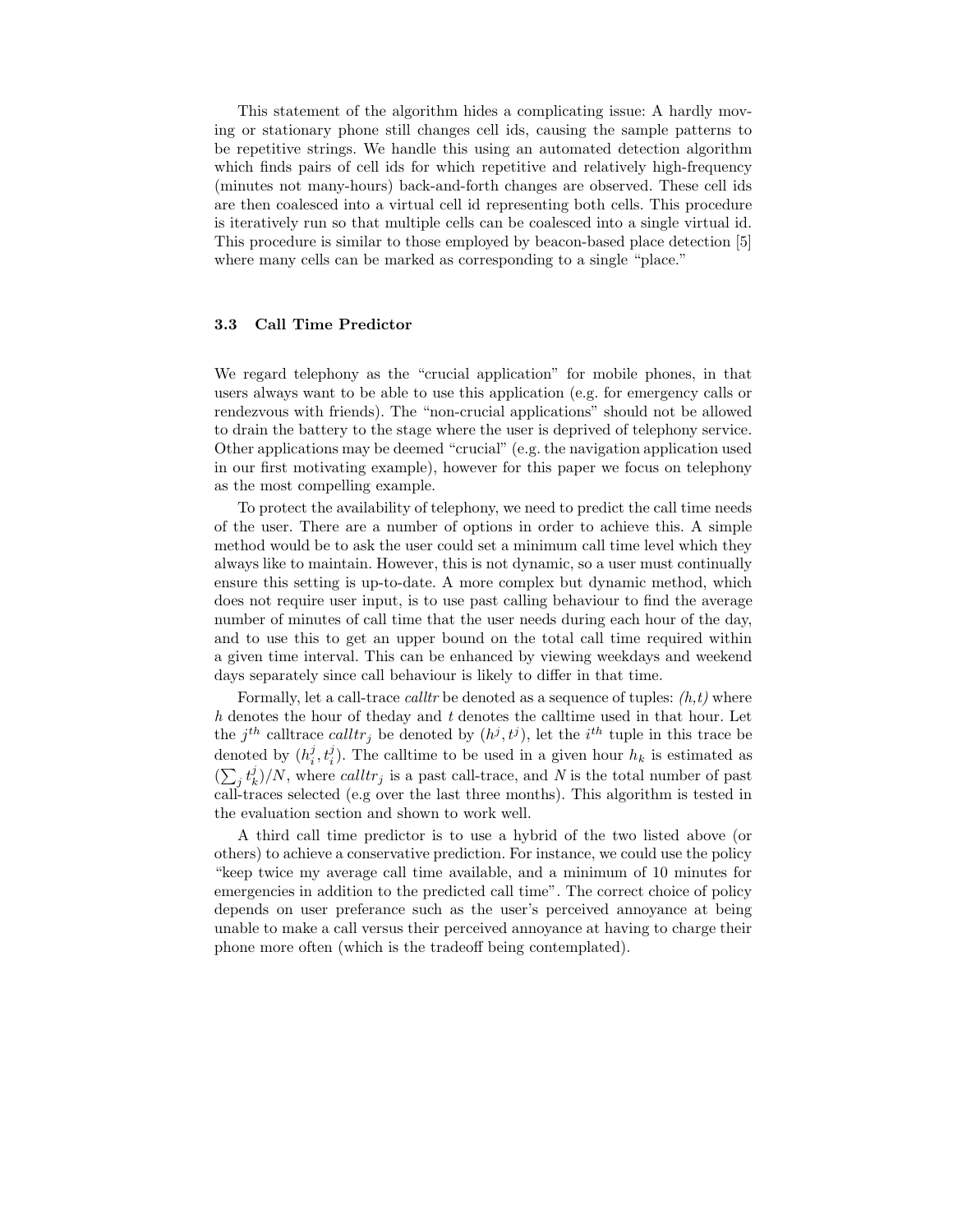

Fig. 3. Base curve for a new HP laptop (left) and old Dell laptop (right)



Fig. 4. Base curve for an HP iPAQ

### 3.4 Battery Lifetime Predictor

Battery management software and hardware has developed recently and may provide accurate estimates of the charge level left in the battery. However, this by itself is insufficient to predict lifetime accurately, since applications may vary their battery demands over time. Also, batteries have different chemistries with different reactions to types of load (constant, spiky, etc) and they age. In this section, we propose a battery lifetime metric that is independent of battery age and takes into account applications' battery usage.

One obvious and oft-used method of predicting battery lifetime is to monitor the rate of drain of the battery and extrapolate this linearly to exhaustion. However, due to the factors mentioned above, this is not reliable. To illustrate this, we can examine the battery discharge curves of a number of devices in idle mode (i.e. not running any applications, but with no power-down power management software active). We call this diagram the base curve. Figures 3 and 4 show base curves for a new laptop, an old laptop and an HP iPAQ. Since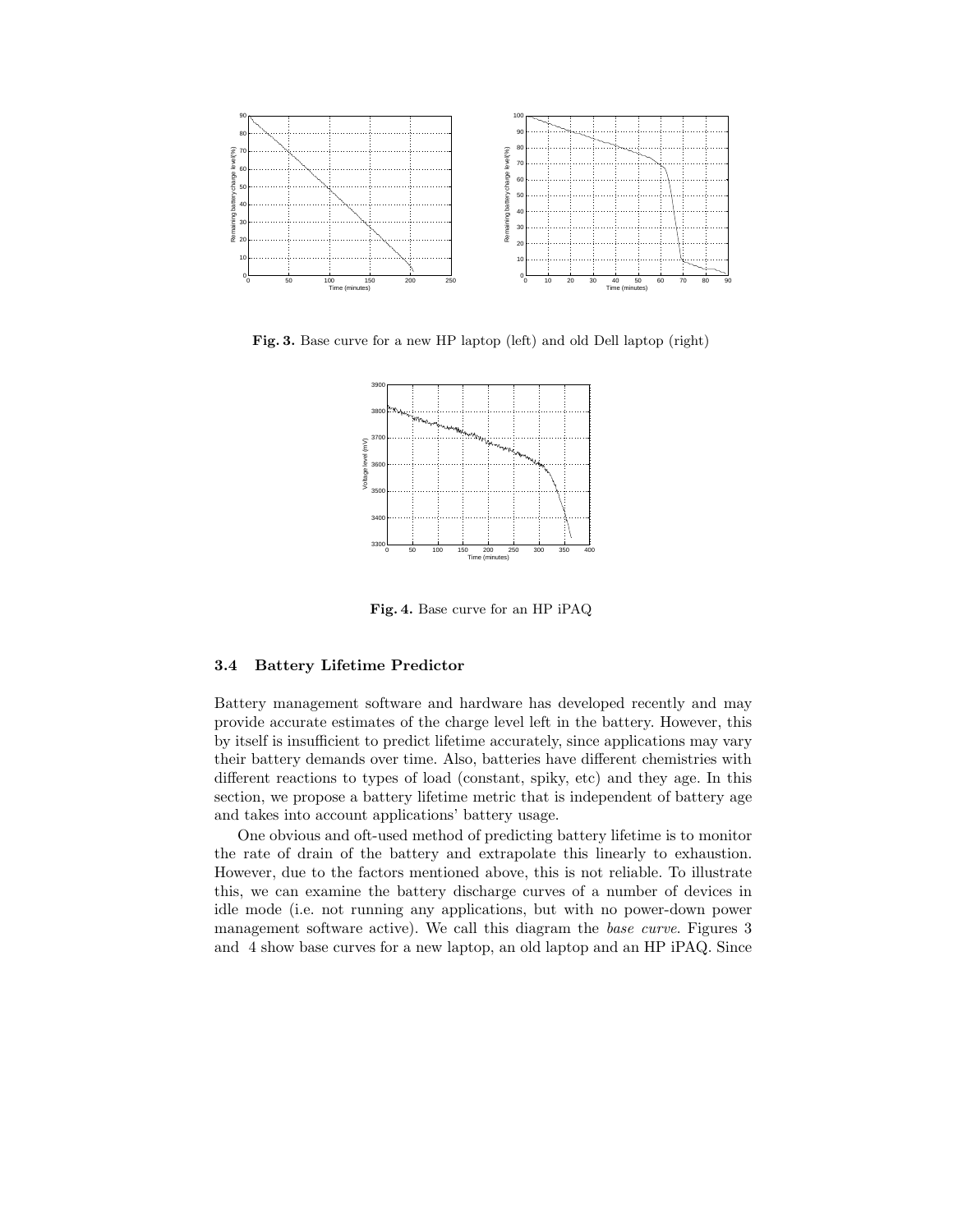people do not replace old batteries, either by choice or due to affordability, we found it important to include an old battery in our experimental setup.

As we can see, while the base curve of new laptop looks linear, that of an old laptop is highly non-linear (consistently so over many iterations). At the same time, the base-curve of the PDA (which reported just the voltage level) was also non-linear and spiky. We were not yet able to obtain traces involving a mobile phone, but the battery technologies used are similar (Li-Ion).

Our approach is to compare the actual discharge when applications are running against the measured base curves in order to predict for battery life. This requires a one-time offline measurement of the base curve, which a device can do for itself during a period where the user does not need it (similar to battery reconditioning that users perform today). This can be repeated periodically (e.g. on the order of months) to make sure that the changing performance of the battery over its lifetime is compensated for. Our algorithm proceeds as follows: with a given set of applications running, we measure the discharge speedup factor over a particular drop in battery energy (or voltage). This is calculated by comparing the time it would take for the battery to reduce by that amount during idle (from the base curve), divided by the actual time that it took for the battery to drop by that amount. In other words, with applications running, we measure the battery capacity  $c_1$  and  $c_2$  at two time instances  $t_1$  and  $t_2$  respectively; we find time instances  $t_3$  and  $t_4$  that correspond to battery capacities  $c_1$  and  $c_2$  on the base curve. The *discharge speedup factor* is calculated as  $(t_4 - t_3)/(t_2 - t_1)$ .

We then divide the remaining lifetime of the battery if the device were idle (from the base curve) by the discharge speedup factor, to obtain the predicted remaining time for the battery. As we shall see in the evaluation section, this has proven to be a very accurate measure of battery lifetime remaining.

Although this method allows for the on-the-fly measurement of a set of applications, one question that might be asked is: can we predict the discharge speedup factor for a new set of applications that have not previously been observed together? This would allow us to warn the user immediately as they attempted to start a new application, rather than having to wait until that application consumed some power. However, we have discovered that this is not easily possible, because the discharge speedup factors of applications cannot simply be added. Intuitively, for applications that do not heavily share system resources (e.g movie player and web server), energy usage can be added, while for applications that commonly share system resources (e.g movie player and audio player), it is not possible to add energy usage profiles. However, once the node has an opportunity to measure the discharge speedup factor, it can be cached and later used to flag immediate warnings to the user when they attempt to start a new application.

#### 3.5 Viceroy and User Interface

The viceroy is CABMAN's central component. It uses input from the predictors and directly from the process monitor, in order to decide when action must be taken using some form of user interface (UI). The main job of the viceroy is to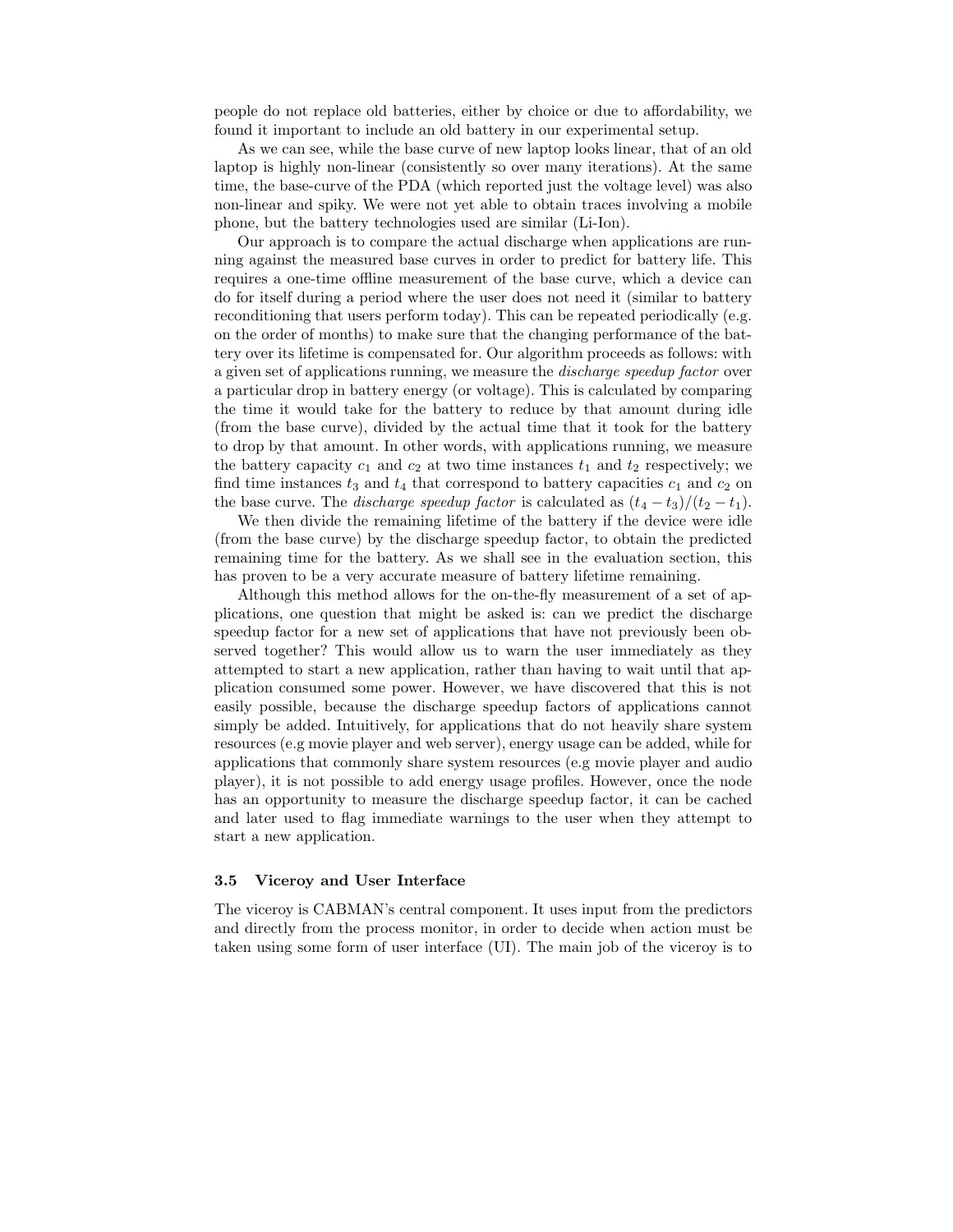continually monitor whether the battery lifetime prediction, combined with the battery requirement of the estimated call time requirement from the call time predictor, means that the battery will expire before or after the next charging opportunity. If the energy level is not sufficient to last until the next charging opportunity, then the viceroy must use the UI (audible or visual signals) to notify the user. Formally speaking, the user should be warned if  $t > r - f(m)$ , where  $t$  is an estimate of the time interval before the next charging opportunity surfaces,  $r$  is an estimate of the remaining battery lifetime,  $m$  is an estimate of the required calltime and  $f(m)$  is the map from call time to battery lifetime.

When warned, the user may be able to correct matters by (i) killing some battery-hungry applications (up to and including powering down the device as a whole), (ii) change their behaviour so as to make less power demands of the device, (iii) plan to charge the device according to the timescale that the viceroy predicts the device will last, or (iv) accept and understand that they may lose the ability to make calls (or, in general, execute critical applications).

When the user is  $at$  a place with a charging opportunity (as may often be the case, e.g. for users with a home charge and office charger), the viceroy's job is to decide whether to use the UI to ask the user to charge the device, or whether the battery level is sufficient to reach the next charging opportunity.

## 4 Evaluation

We have implemented a CABMAN prototype for Linux using Java, Perl, shellscripts and  $C_{++}$ . The purpose of this prototype was to carry out a feasibility study by evaluating the performance of the prediction algorithms. The ability to make predictions with acceptable errors is a key indicator of the real-life performance of CABMAN.

### 4.1 Charging Opportunity Predictor

To evaluate the performance of the charging opportunity predictor and call time predictor we used a large trace of measurements of real users captured in MIT's Reality Mining project [1] which in turn used context logging functionality from the University of Helsinki. This excellent data set was gathered by deploying Nokia 6600 phones to more than 80 subjects for around nine months.

For charging opportunity, we used the cell id logs of the phones, and first used the previously-described clustering algorithm to create a smaller set of "virtual cells" for each device, where cells in the same physical location were clustered. Then, by hand, we identified out virtual cells which corresponded to charging opportunities ("charging stations"). For half the subjects, we chose a single charging station where the device spent most nights. For the other half, we chose two charging stations where the device spent most nights, and where the device spent most time during the day. In real life deployment, charging stations could be identified by monitoring the cells where charging actually took place.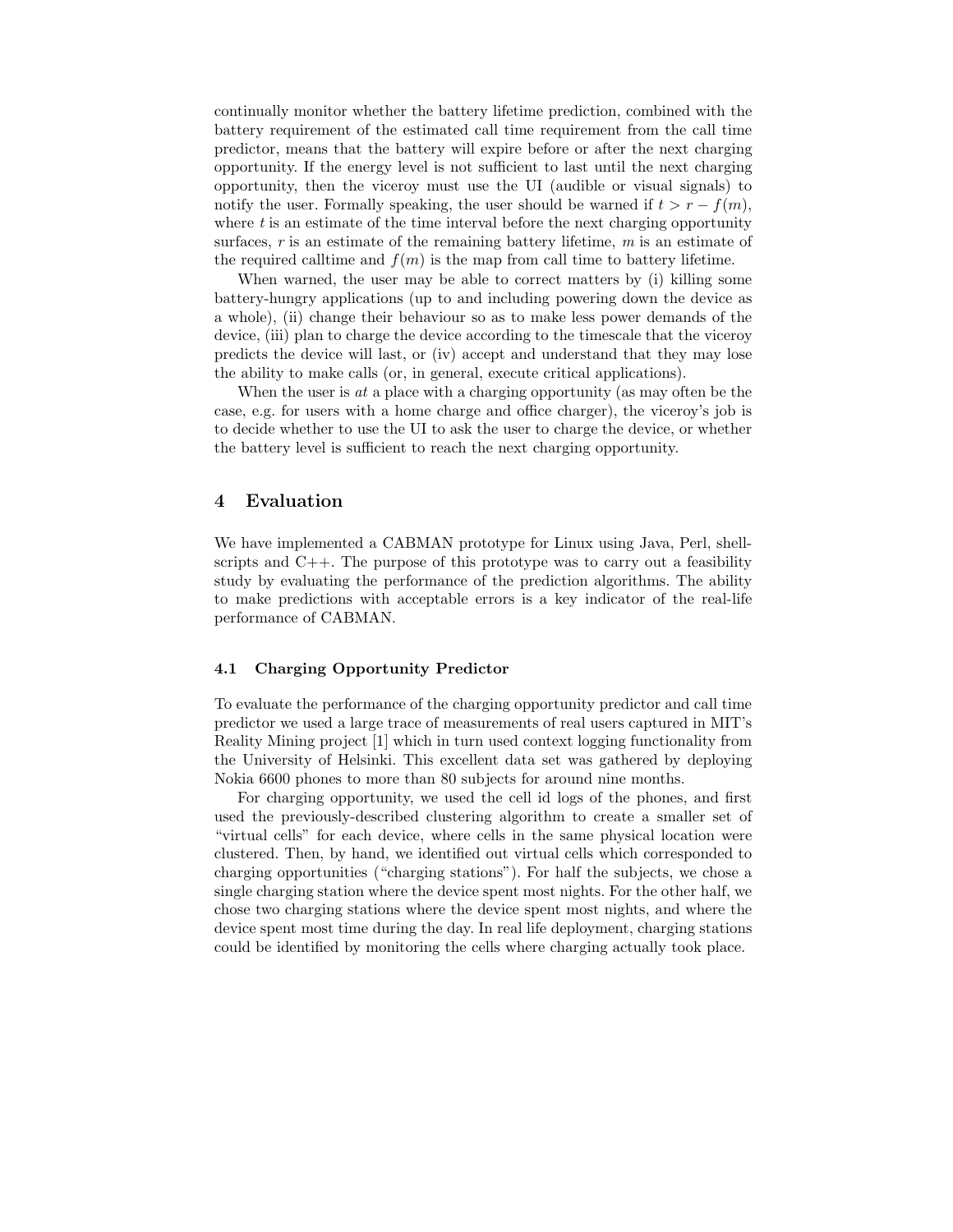

Fig. 5. Charging opportunity prediction error for various sample sizes and history sizes

We report the percentage prediction error averaged over the traces of all subjects, varying our algorithm's parameters of sample size and history size, in Figure 5. As we expect, an increasing sample size generally increases accuracy (the curve is lower) and reliably (the curve wavers less) as more closely-fitting historical data is used in prediction, with a sample size of 1 being only the current cell id used, and a sample size of 15 being the previous 15 (possibly "virtual") cell ids used. The effect of increasing sample size appears to bottom out at around 10. From a tested range of 1–60 days, history size appears to be optimal at 40 days; intuitively more history provides a longer averaging period, but longer-term changes in user behaviour (e.g. the change of home or workplace) mean that use of too much history has a negative effect.

Using the parameters of 10 samples and a 40 day history, the average prediction error across the 80 user, 9 month trace is 16%, which corresponded to an absolute error of 12 minutes on average. This indicates that our charging opportunity prediction algorithm is highly likely to give useful results in practice, and is a key result for the feasibility of CABMAN.

We also evaluated the algorithm by conditioning it on the day type (weekend or weekday), that is, if the current location trace is that of a weekday then we compare it against the past location traces of only weekdays. We did not notice any significant difference in performance.

#### 4.2 Call Time Predictor

The Reality Mining traces are also used to evaluate the various possible algorithms for prediction of the call time needs of users. Using the call logs of these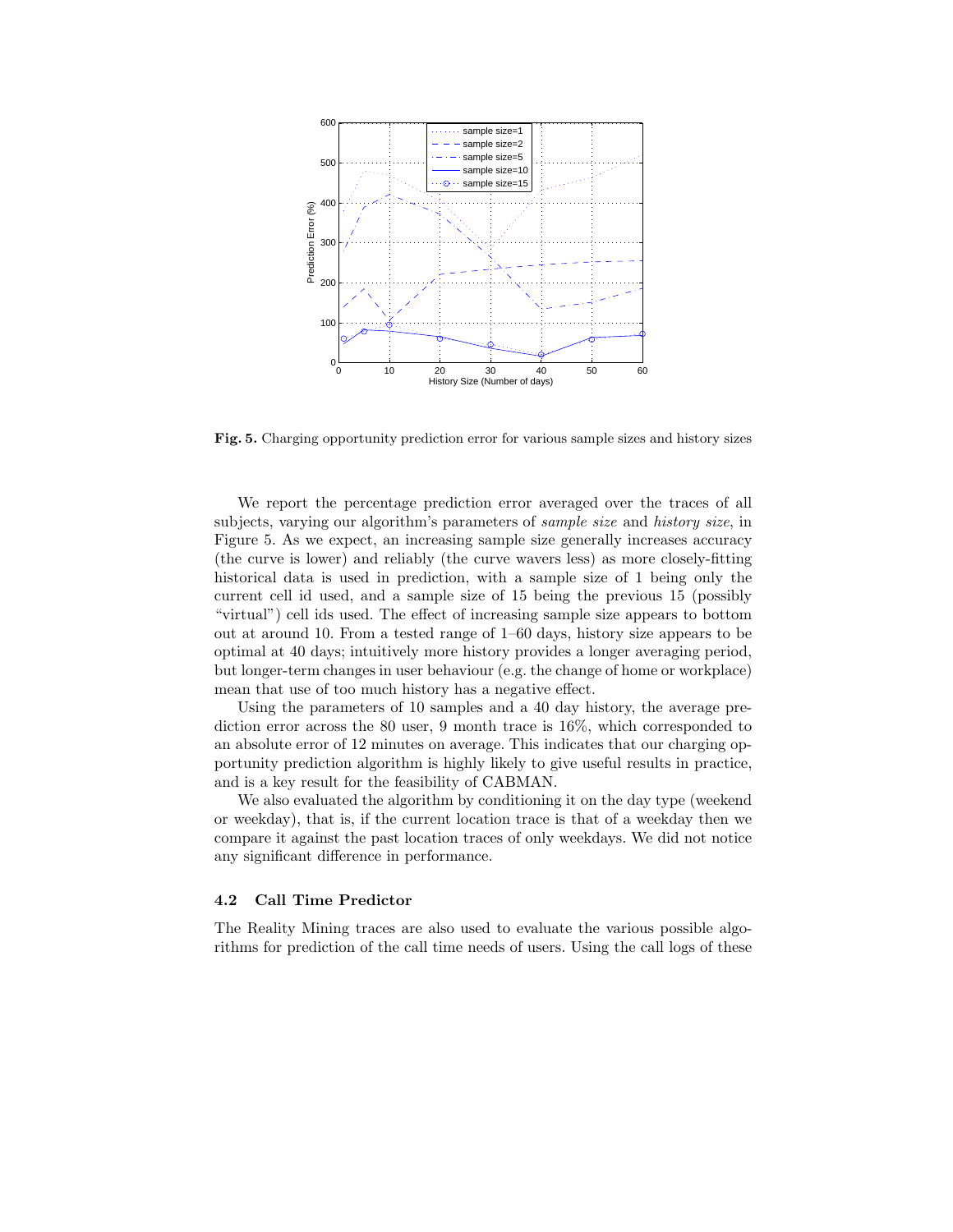

Fig. 6. Absolute call time prediction error for weekdays (left) and weekends (right)



Fig. 7. CDF of the length of phone calls (left) and the number of calls made during each hour (right)

traces, we can execute the prediction algorithm described previously, where the number of minutes of call time used in a given hour of the day is predicted by the average number of minutes used in previous days. The average prediction error of this algorithm is shown in Figure 6. We can see that, as one might expect, it is easier to predict call time requirements for the middle of the day than it is for evenings (where users typically make many calls), and easier for weekdays than weekends. However, even in the worst case the average prediction error is under a minute out of the hour.

The low prediction errors seem suspiciously good, until one examines the actual calling pattern of users, as shown in Figure 7. These CDFs show that the typical call is short (71% calls are less than a minute, 90% calls are less than 5 minutes), and in a typical hour very few calls are made (75% with 2 calls or fewer), although both of these curves have a "long tail", which account for the occasional long call. While we obviously cannot account for the latter case (how can we predict an incoming call from an occasionally-in-contact friend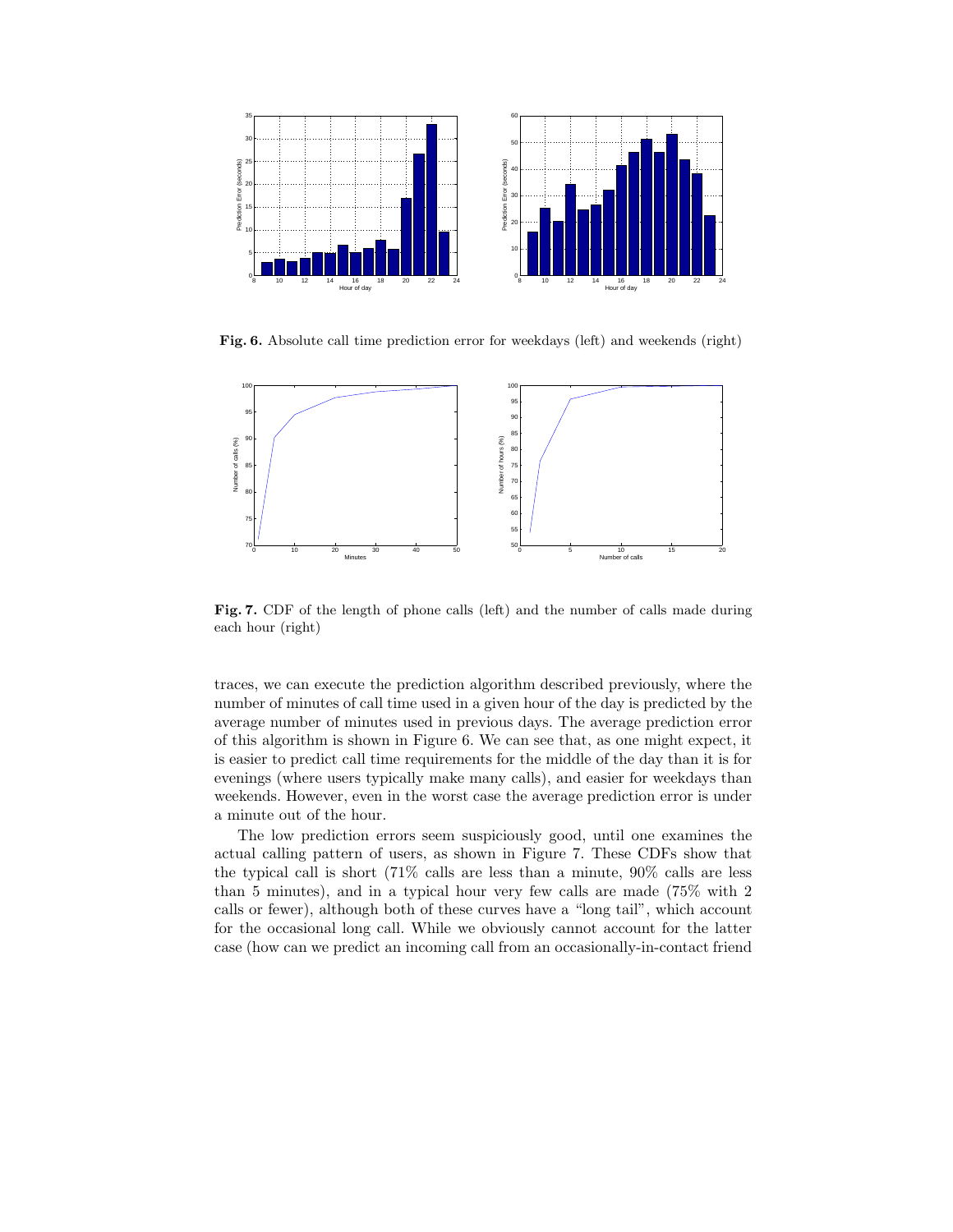

Fig. 8. Base curve together with discharge curves (actual and derived) for the new HP laptop (left) and old Dell laptop (right)



Fig. 9. Base curve together with discharge curves (actual and derived) for HP iPAQ

when humans cannot?), the type of functionality we are looking to preserve in CABMAN is the crucial application of telephony for rendezvous, emergencies, or suchlike. The user does have a choice to specify the additional amount of call time they would like to reserve over and above the predicted call time.

Therefore, the short calls forming the majority of usage are those that interest us, and the algorithm presented is shown to provide a feasible way of dynamically estimating the call requirements of the users in this large trace. Particularly when combined with user-specified minimum thresholds for call-time-remaining (as discussed previously), we believe that CABMAN can make useful estimates for user needs for the crucial application of telephony.

### 4.3 Battery-lifetime Predictor

In order to evaluate the performance of the battery-lifetime predictor, we experimented with three different machines: an HP laptop with a new battery,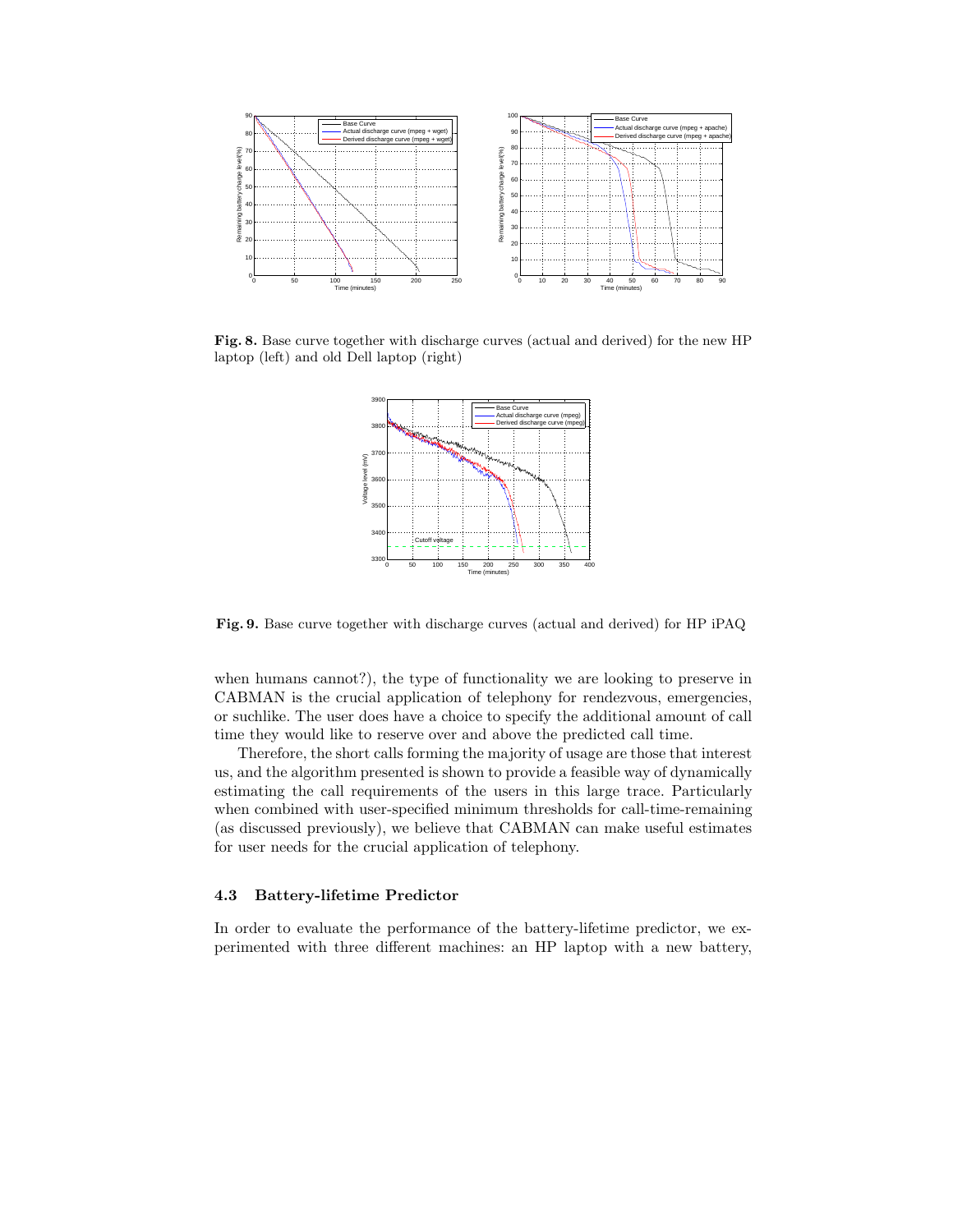a Dell laptop with a very old battery and a regular HP iPAQ PDA. We first obtained the base curves for all the three machines as shown in Figures 3 and 4. Next, we obtained the actual discharge curves for a set of applications (web, music and video) and all combinations of these applications running together (7 combinations) on all three machines. We simultaneously ran our own prediction algorithm for battery lifetime (using a 2 minute observation window to obtain a prediction), and monitored the device's own battery lifetime prediction via the ACPI interface.

As previously described, our prediction algorithm essentially calculates the discharge speedup factor based on observation of the running set of applications, and uses it to predict the remaining battery lifetime. In the process, the algorithm implicitly derives a predicted discharge curve for the given set of applications, which is useful in order to illustrate the performance of the algorithm.

Figures 8 and 9 show the base curve for the three devices together with the actual and derived discharge curves for a web application and movie player executing together. In all cases the actual discharge curve and the derived discharge curve track each other closely, showing that our algorithm performs well. Note that in the case of iPAQ, the discharge curve is a measure of the instantaneous voltage level as opposed to the battery charge level as in the case of laptops. The iPAQ fails when the voltage level falls below a certain threshold. We have not yet been able to test this algorithm on a mobile phone platform, but we expect similar performance due to similar battery chemistry (Li-Ion) and similarly multi-functional operating systems on newer phones.

| Machine         | Average Prediction Error |        |
|-----------------|--------------------------|--------|
|                 | Our algorithm            | ACPI   |
| New HP laptop   | $1.2\%$                  | 23.5%  |
| Old Dell laptop | $6.1\%$                  | 120.2% |
| HP iPAQ         | 3%                       | 52.2%  |

Table 1. Comparing accuracy of our algorithm with ACPI's

Table 1 summarises the performance of our battery prediction algorithm against the devices' own battery lifetime predictors (obtained via ACPI), across experiments using all 7 combinations of applications. Our algorithm clearly wins, with average errors of  $1\%$ ,  $3\%$  and  $6\%$  while ACPI's estimates are (on average) over 100% off (i.e. predicting more than double the actual lifetime) in the case of an older battery with a non-linear discharge curve. In absolute terms, we are able to predict battery lifetime with an average accuracy between 4 minutes for the new laptop and 12 minutes for the iPAQ. This experiment shows that our battery prediction algorithm is capable of providing accurate enough information to support the feasibility of CABMAN.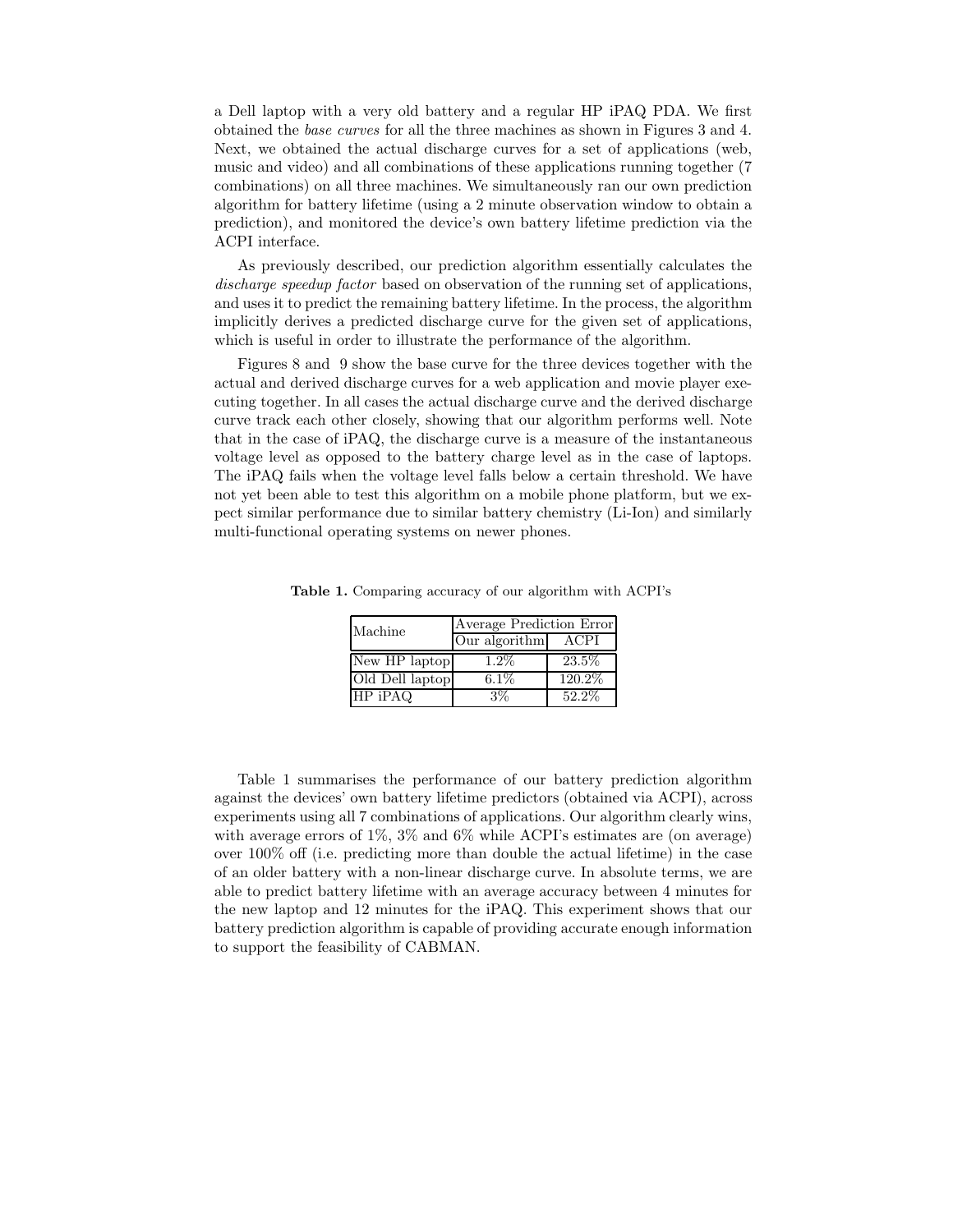# 5 Related Work

Prior research on dealing with the limited battery lifetime problem has concentrated on optimizing energy at different levels of the stack, starting with hardware all the way up to the application layer  $[6, 3, 4]$ , including compilerbased energy optimizations [8, 7]. There has been limited research on managing battery and treating energy as a first-class operating system resource. To the best of our knowledge, ECOSystem [15] is the only piece of work that takes this approach. On mobile devices, the interfaces that inform the user of the battery levels (such as ACPI [2]) have not kept up with the evolution of the capabilities of these devices for context-sensing, and the always-on multi-functional roles they promise to play in the near future.

There is some literature on predicting location of the user based on mobility traces [5, 9]. It is worth noting, however, that predicting the location of the user is not always the end goal. In our case, location traces are utilized to predict when the next charging opportunity will be available, and hence the algorithm had to be tailored to make this prediction accurately. We are not aware of any research on processing user call logs to predict future calltime requirements.

Our battery-lifetime prediction algorithm outperforms existing algorithms such as ACPI's [2]. Prior research on predicting battery lifetime has focussed on the use of analytical methods in studying battery characteristics and deriving models for battery-lifetime prediction offline  $[11-13]$ . There has also been some research on making online predictions based on the execution history of applications [6] under dynamically changing workloads. The idea of profiling the battery in idle mode offline to make predictions online has also been proposed [14]. Our approach is simpler, more accurate and uses the idea of a discharge speedup factor to predict the remaining battery lifetime for constant workloads online and in an application independent manner.

# 6 Conclusions

We have described the motivation behind our context-aware battery management system CABMAN, in that battery management using only the current battery level as an indicator of scarcity is both too conservative in some situations and too optimistic in others. We describe three key components of CABMAN: (1). the use of context information such as location to predict the next charging opportunity, (2). more accurate battery life prediction based on a discharge speedup factor and (3), the notion of *crucial applications* such as telephony. For each of these components, we have proposed a new prediction algorithm, and we have evaluated these algorithms using traces of real users and against experiments on real devices. Our test results are very positive, with charging opportunity prediction exhibiting an average error of 12 minutes, battery life prediction having average errors of between 4 and 12 minutes depending on the device used (significantly outperforming the standard prediction algorithms on the devices tested). For call time prediction, we show that users call patterns